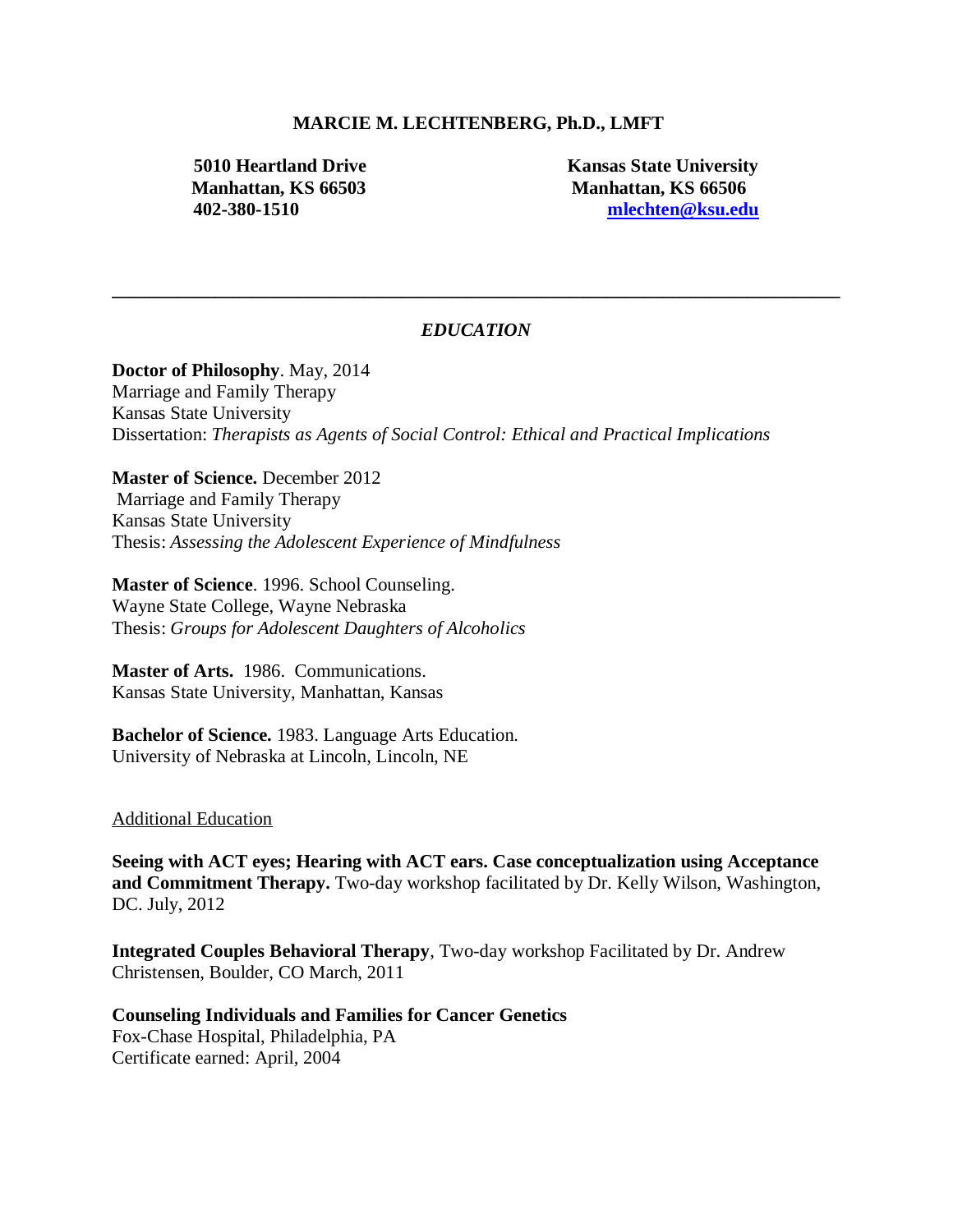# **Adlerian Training for Individual and Family Therapy**

Adlerian Institute of San Francisco, San Francisco, CA Dr. Henry Stein, Director 1996-1999

## *PROFESSIONAL EXPERIENCE*

**Current Position** 

| June 2017 to Present | <b>Clinic Director</b>                      |
|----------------------|---------------------------------------------|
|                      | <b>Clinical Assistant Professor</b>         |
|                      | Couple and Family Therapy Program           |
|                      | School of Family Studies and Human Services |
|                      | Kansas State University                     |

# Teaching Experience

| May 2014 to Present                          | <b>Instructor</b><br>College of Human Ecology<br>School of Family Studies and Human Services<br><b>Kansas State University</b><br>Courses: Human Needs, Family Violence<br>Families and Diversity, Solution-Focused Therapy, Ethics,<br>Theories in Family Therapy, Psychopathology |
|----------------------------------------------|-------------------------------------------------------------------------------------------------------------------------------------------------------------------------------------------------------------------------------------------------------------------------------------|
| September 2011 to present:                   | <b>Graduate Teaching Assistant</b><br>GNHE 310 Human Needs; Online GNHE 310<br>Solution-Focused Therapy; Professional Ethics                                                                                                                                                        |
| August, 1987 to 1996                         | <b>Adjunct Instructor—Speech, Psychology, English</b><br><b>Northeast Community College</b><br>Norfolk, NE                                                                                                                                                                          |
| August, 1987 to May, 1991                    | <b>Instructor—Speech, English</b><br>West Point Jr. Sr. High School<br>West Point, NE                                                                                                                                                                                               |
| August, 1983 to May, 1987 Instructor—English | Riley County High School, Riley, KS                                                                                                                                                                                                                                                 |
| <b>Clinical Experience</b>                   |                                                                                                                                                                                                                                                                                     |
| May 2014—Present                             | <b>Clinical Supervisor/Therapist</b><br>Family Center, KSU                                                                                                                                                                                                                          |
| Sep. 2011 --2014                             | <b>Therapist/Supervisor Intern</b><br>Family Center, KSU                                                                                                                                                                                                                            |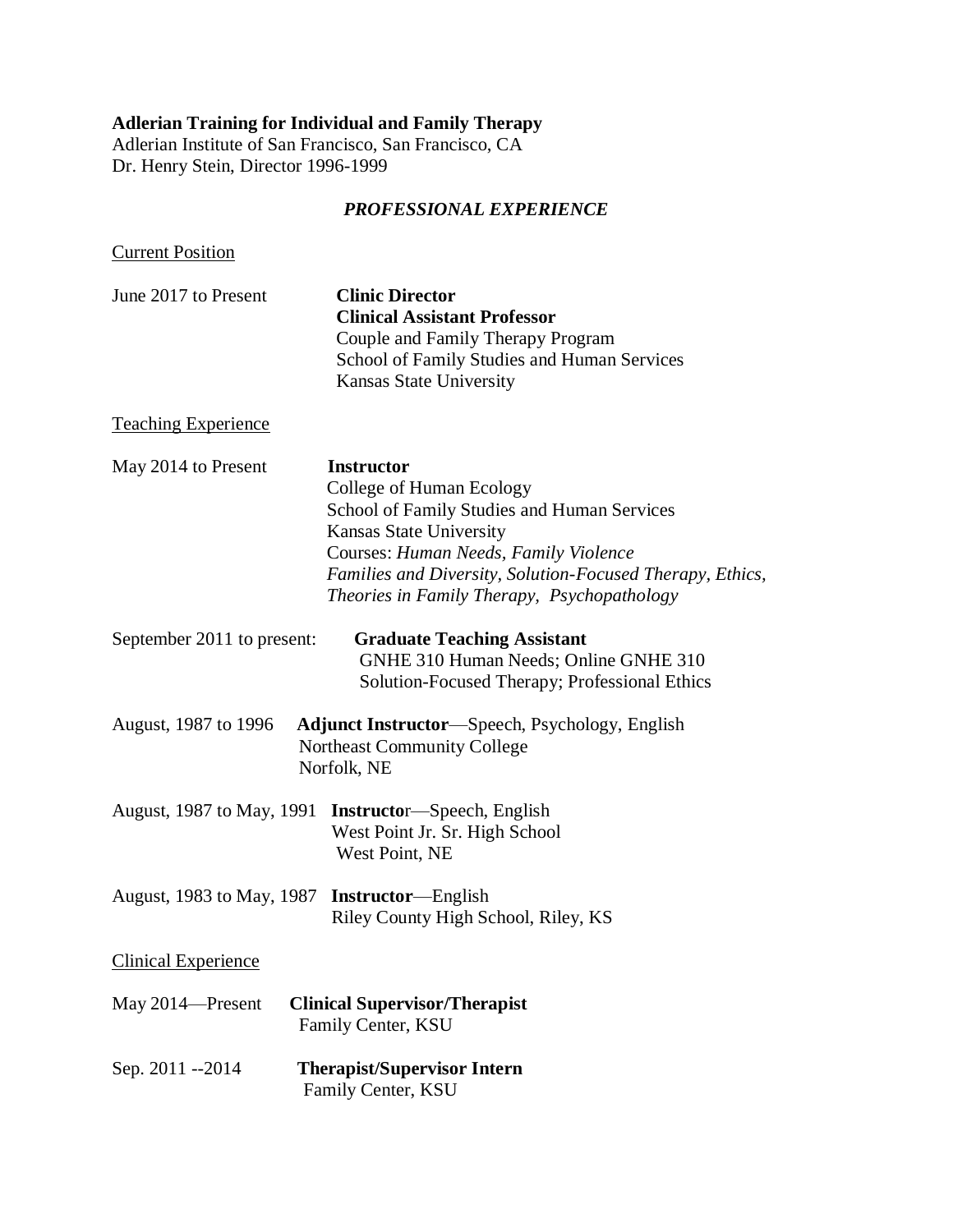|                                     | Sep. 2012—Dec.2013 Therapist/Supervisor Intern                                                      |
|-------------------------------------|-----------------------------------------------------------------------------------------------------|
|                                     | Parents as Educators, Junction City, KS                                                             |
| July 2013—May, 2014 Group Therapist | Parkinson Support Group, Manhattan, KS                                                              |
| Sep. 2011 to Jan. 2013              | <b>Group Therapist</b><br>Cancer Support Group for Couples, Wamego KS                               |
| September 2011 to July, 2012:       | <b>Therapist Intern, Wamego Community Health</b><br>Ministries, Wamego, KS                          |
| August, 2003 to August 2010         | Director/Counselor<br>Mercy Hereditary Cancer Prevention Clinic<br>Mercy Hospital<br>Sioux City, IA |
| August, 1991 to May, 2003           | <b>Student and Family Needs Counselor</b><br><b>Oakland-Craig Schools</b><br>Oakland, NE            |

## *PROFESSIONAL CREDENTIALS*

Licensed Marriage and Family Therapist, State of Kansas AAMFT Certified Supervisor American Association for Marriage and Family Therapy American Family Therapy Academy National Council on Family Relations

## *SCHOLARLY CONTRIBUTIONS*

## **Publications:**

### Textbook:

Lechtenberg, M.M. (2015) *Human Needs.* Human Needs Textbook Great River Learning: Dubuque, IA

Peer Reviewed: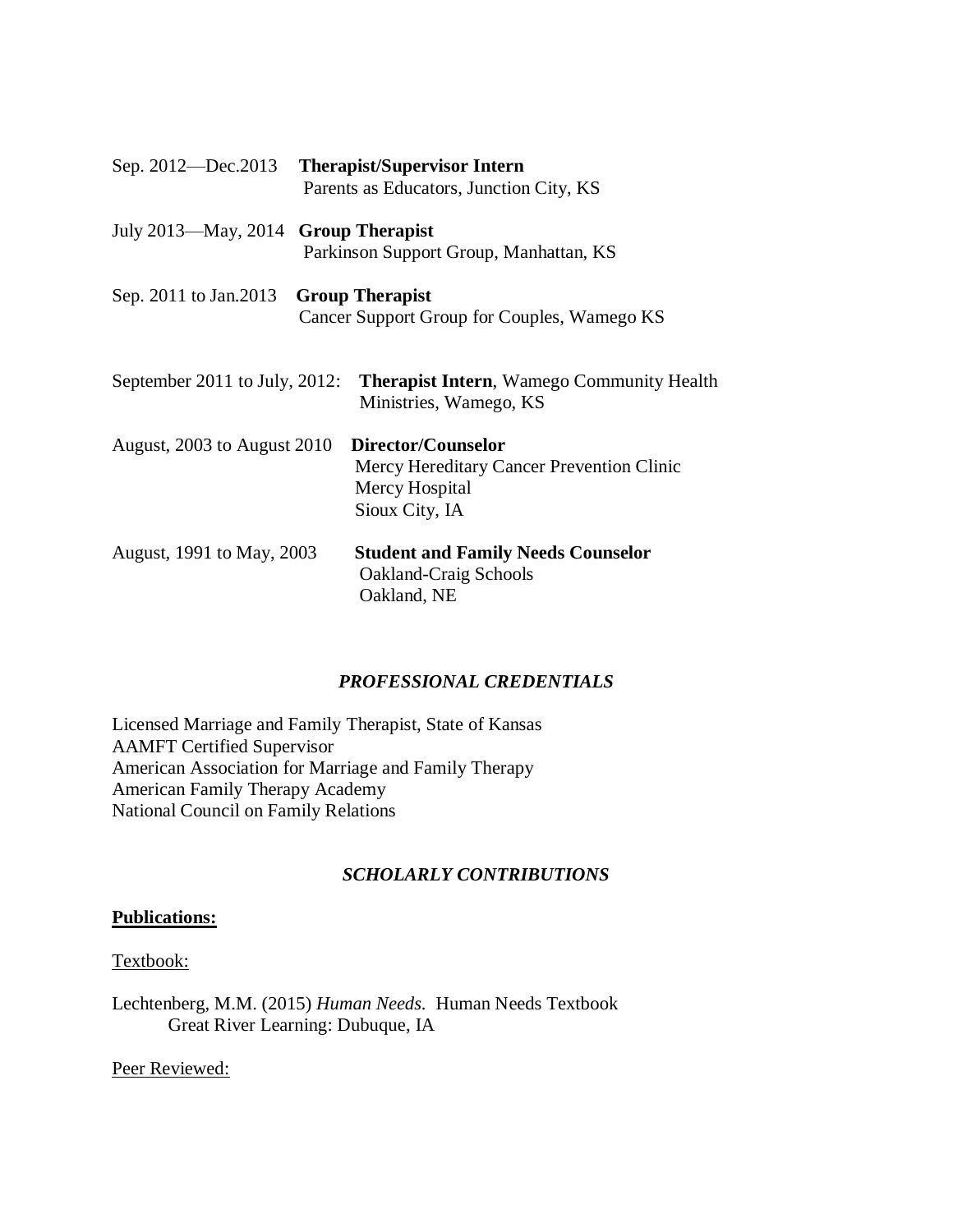- Lechtenberg, M., Stith, S., Horst, K., Mendez, M., Minner, J., Dominguez, M. & McCollum, E. (2014). Gender Differences in Experiences with Couples Treatment for IPV. *Contemporary Family Therapy*, 1-12.
- Berryhill, M. & Lechtenberg, M.M. (2014). Acceptance and Commitment Therapy for Adolescents: Clarifying and Identifying Values. *Journal of Family Psychotherapy.*
- Stith, S., Lechtenberg,M.M., & McCaffrey, B. (2013). Implications of partner abuse state of knowledge findings for prevention, treatment, and policy. *Partner Abuse.* Vol. 4(2). 241- 254.

### Chapters:

- Lechtenberg, M. & Stith, S. (2016). Working with couples and IPV in *Handbook of Counseling Women*. Kopala, M & Keitel, M. (ed). Sage Publications.
- Rosen, K.H., Lechtenberg, M.M. &, Stith, S.M. (2014), Strategic Therapy in *An Introduction to Marriage and Family Therapy (2<sup>nd</sup> ed)*. Routlege.
- Lechtenberg, M.M. & Stith, S.M., (2014) American Family Therapy Academy in *Encyclopedia of Family Therapy*. Sage: Oakland, CA
- Under Review: Lechtenberg, M., Biery, J.,Stith, S. & Berryhill, M. Assessing the adolescent experience of mindfulness.
- Under Review: Lechtenberg, M. The Clients are Mandated and You are too: Working with Court-Mandated Clients from a Social Justice Perspective.

#### Conference Presentations:

Baptist, J., Lechtenberg, M., Swanson-Moten, Y. (March, 2017). *Ethical Practices for Culturally Sensitive Therapists.* KAAMFT spring conference. Overland Park, KS.

Thurston, L.P., Yelich Biniecki, S., Warren-Grice, A., Lechtenberg, M., Teagarden, J., Mercer, D., & Rankin, C. (2016, April). *Social justice education: A journey in capacity building.* Culturally Responsive Evaluation and Assessment (CREA). Chicago.

Lechtenberg, M. (June 2015). "The Client is Mandated and You are too:" Working with Courtordered Families from a Social Justice Perspective. Paper presented to the American Family Therapy Academy. Annual Conference. Vancouver, WA.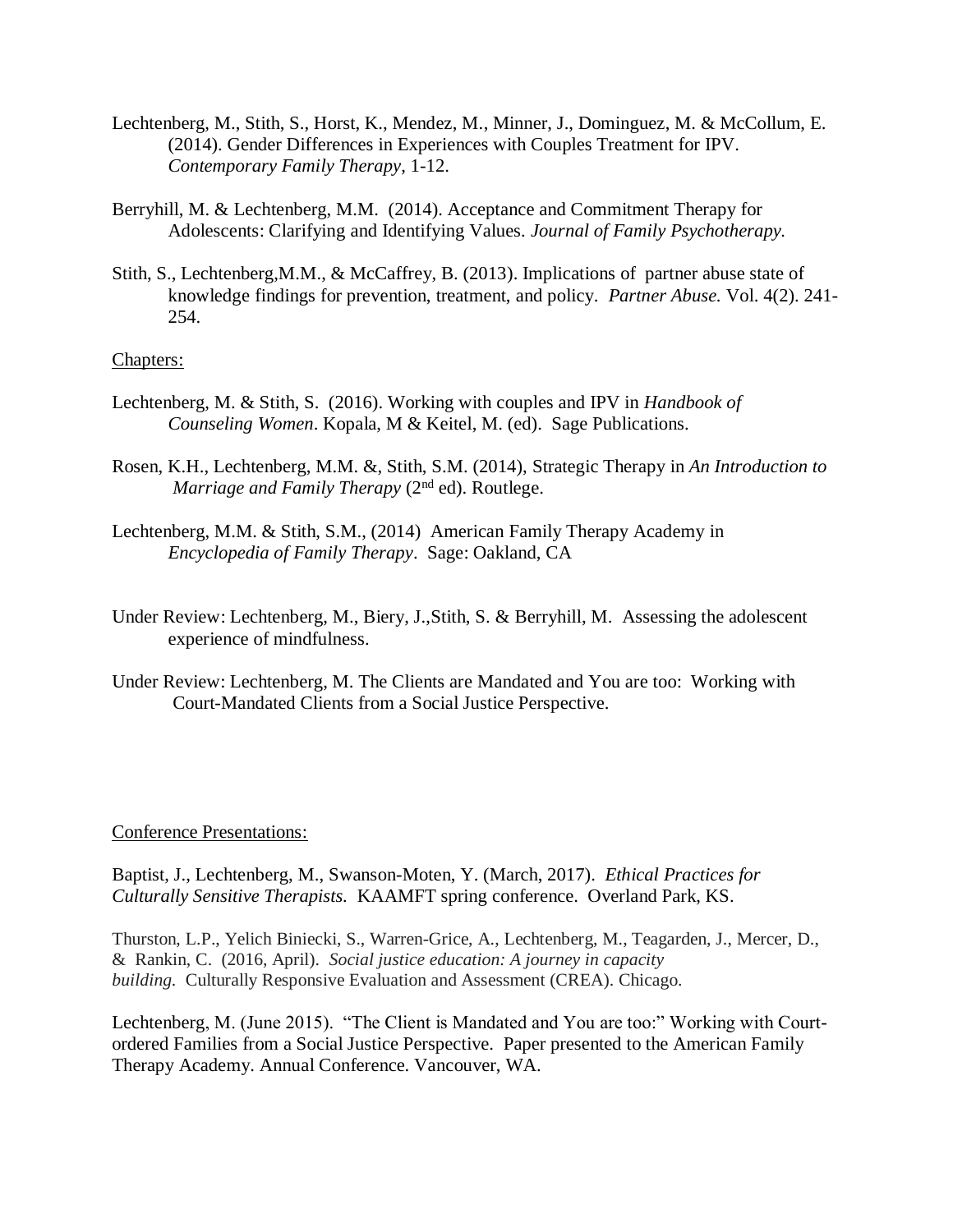Lechtenberg, M. & Stith, S, (June, 2013). The Use of Mindfulness in Couples Treatment for IPV. Paper presented to the American Family Therapy Academy. Annual Conference. Chicago, IL.

Lechtenberg, M., Biery, J. & Stith, S., (February 2013). Assessing the Adolescent Experience of Mindfulness. Presented to the State of Kansas Research Forum. Topeka, KS.

Lechtenberg, M., Biery, J., & Stith, S., (November, 2012). Assessing the Adolescent Experience of Mindfulness." Poster Presented at the Graduate Research and The State Contest. Kansas State University. Manhattan, KS. Poster selected for next level of competition.

Lechtenberg, M., Mendez, M., Horst, K., Stith, S., Minner, J., Dominguez, M., & Hughes, V. (Oct, 2012). Gender differences in experiences with couples treatment for intimate partner violence, Poster presented at the National Council on Family Relations, Phoenix, AZ.

Dorsey, S., Mendez, M., Stith, S., Horst, K., Lechtenberg, M., & Dominguez, M. (Oct, 2012). Gender Differences in the Motives for Using Violence in Bilateral Situationally Violent Relationships. Poster presented at the National Council on Family Relations, Phoenix, AZ

Horst, K., & Lechtenberg, M. (September, 2012). Mediating Mindfulness and Relationship Satisfaction. Poster Presented at the American Association of Marriage and Family Therapists.

Horst, K., & Lechtenberg, M, (July, 2012). Becoming A Mindful Supervisor. Poster Presented at the International Conference of the Association for Contextual Behavioral Sciences. Washington, DC.

Stith, S. M. Lechtenberg, M., Mendez, M., Dominguez, M., Minner, J., Hughes, M. (July 2012). Gender Differences in Experiences with Couples Treatment for IPV, University of New Hampshire, Portsmouth, NH.

Invited Speaking Presentations

Stith, S. & Lechtenberg, M. (July, 2015). Couples Therapy for Domestic Violence. Kaneohe Bay Marine Base. Honolulu, HI

Lechtenberg, M. (August, 2014). The Spiritual Benefits of Mindfulness. Unitarian Fellowship of Manhattan. Manhattan, KS.

Lechtenberg, M. (April, 2014). Creating Magic at Mid-life. Yoga for Life Annual Retreat. Clay Center, KS.

Lechtenberg, M. (July, 2013). The Blues of Depression and the Jazz of Anxiety. Invited guest speaker at the Traumatic Brain Injury Support Group. Manhattan, KS

Lechtenberg, M. (April 2013). Are you permalicious? Invited guest speaker at Alpha Chi Omega, Manhattan, KS